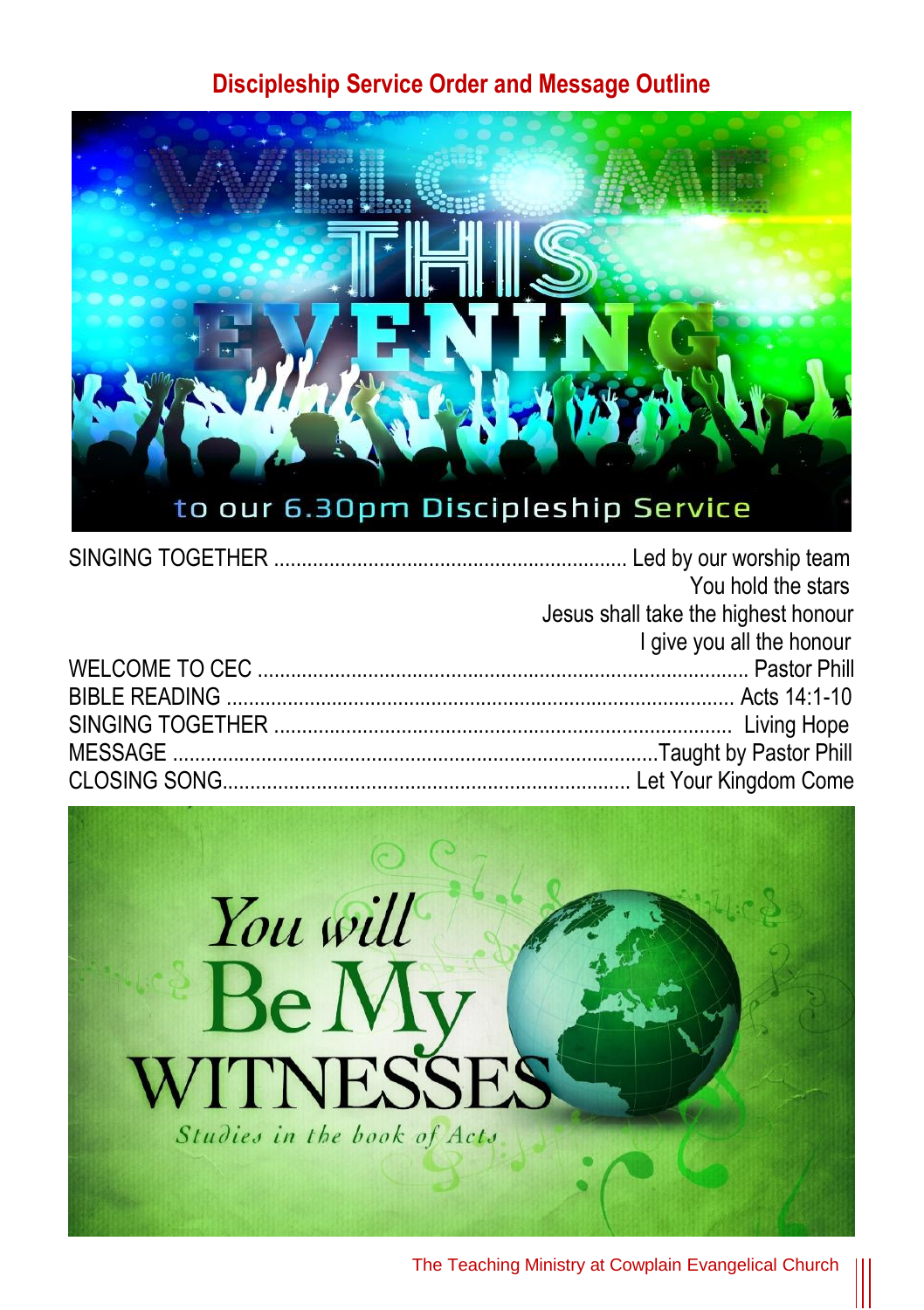### **You will be my witnesses #37 Qualities of mission-minded people: Part 1 Acts 14:1-10**

**Introduction**

## **1. An effective mission-minded person has the**  ministry of spiritual \_\_\_\_\_\_\_\_\_\_\_\_\_\_\_\_\_\_.

**1. The gift of 1.** The gift of **1.** The gift of **1.** The gift of **1.** The gift of **1.** The gift of **1.** The gift of **1.** The gift of **1.** The gift of **1.** The gift of **1.** The gift of **1.** The gift of **1.** The gift of Acts  $14.1$ 

Acts 14:21 Acts 14:25

**2. The gift of \_\_\_\_\_\_\_\_\_\_\_\_\_\_\_\_\_\_\_\_\_\_\_\_\_\_\_.**

Acts 14:21-22

**3. The gift of \_\_\_\_\_\_\_\_\_\_\_\_\_\_\_\_\_\_\_\_\_\_\_\_\_\_\_.** Acts  $14.22$ 

**4. The gift of 4.** The gift of **1.** The gift of **1.** The gift of **1.** The gift of **1.** The gift of **1.** The gift of **1.** The gift of **1.** The gift of **1.** The gift of **1.** The gift of **1.** The gift of **1.** The gift of Acts 14:23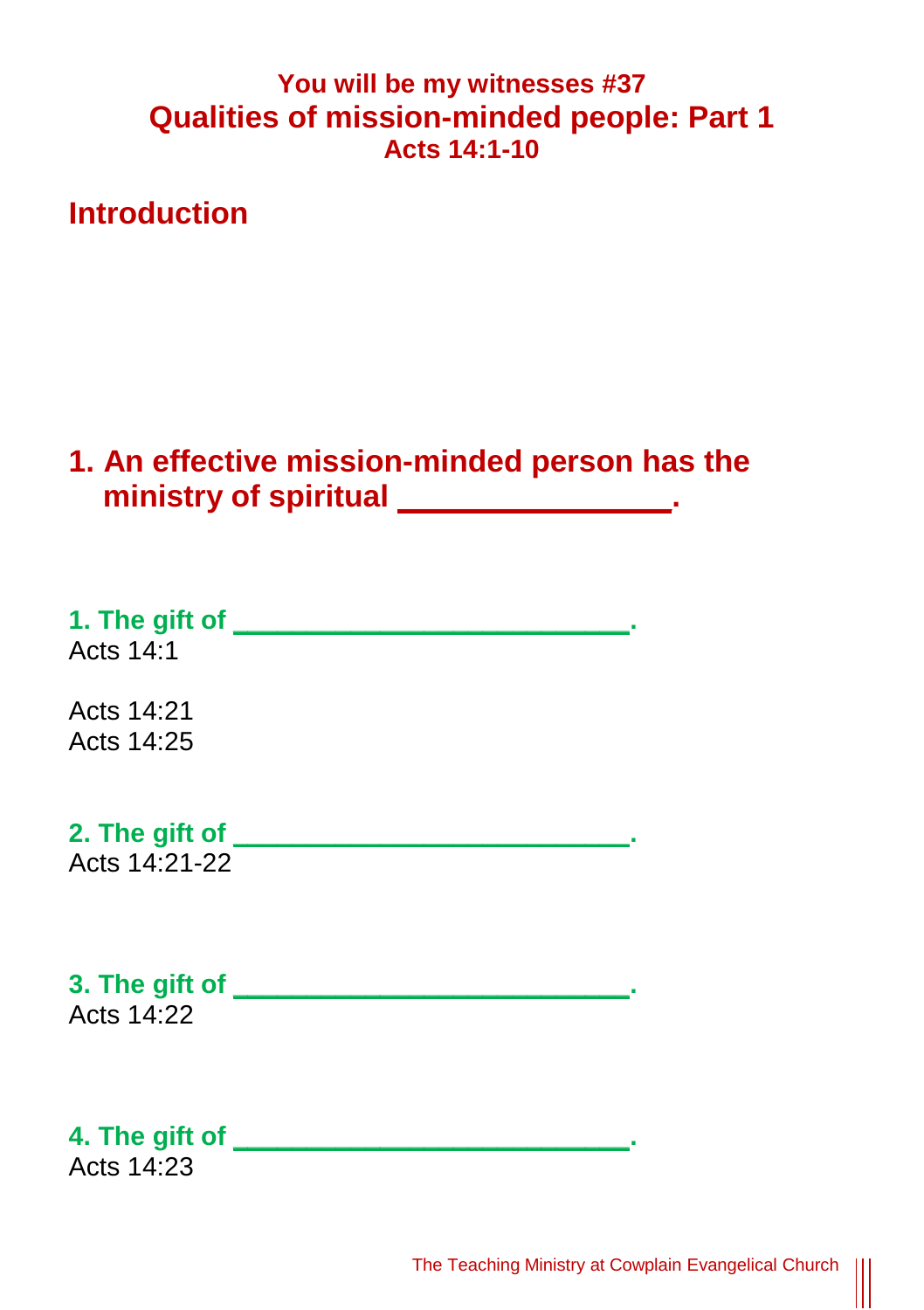Acts 14:3

Acts 14:9-10

1 Peter 4:10

# **2. An effective mission-minded person has \_\_\_\_\_\_\_\_\_\_\_\_\_\_\_\_\_\_.**

Acts 14:1

Acts 14:2

Acts 14:3

1 Thessalonians 2:2 ESV